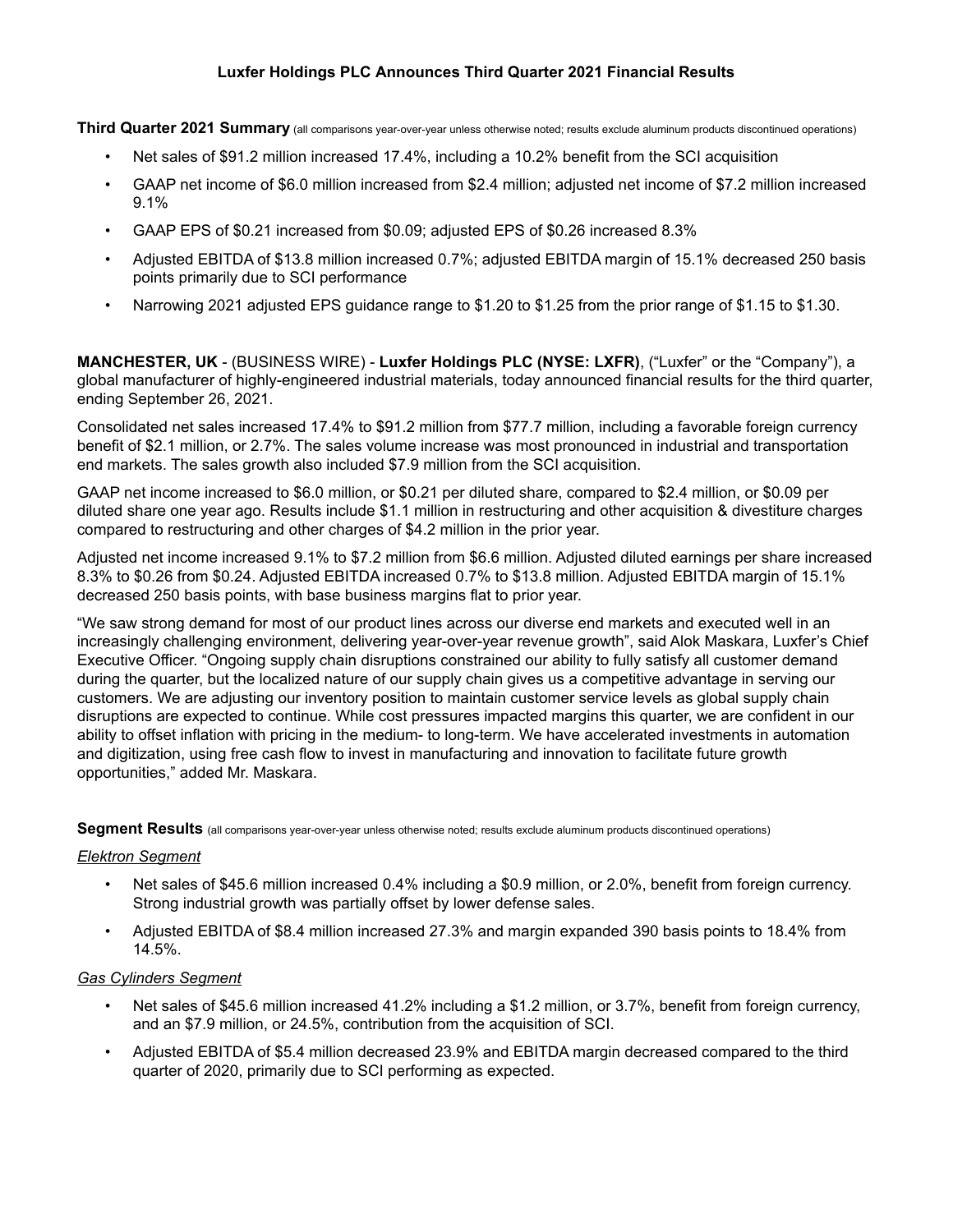## **Capital Resources and Liquidity**

Free cash flow was \$7.7 million for the quarter, compared to an inflow of \$25.6 million in the prior year. Resulting year to date free cash flow is \$28.5 million. During the quarter, the Company paid \$3.4 million in ordinary dividends, or \$0.125 per share, and repurchased shares totaling \$1.9 million related to the Company's previously announced share buyback program. Given the strong cash flow, the Company maintains normal levels of funding for growth and productivity initiatives. At quarter end, net debt totaled \$34.5 million, resulting in a net debt to EBITDA ratio of 0.6x.

### **2021 Guidance**

"We are narrowing our previously announced guidance of Adjusted EPS to the range of \$1.20 to \$1.25, including an estimated \$0.10 dilutive impact of the SCI acquisition. We remain focused on retaining a strong balance sheet, providing us the financial flexibility to continue investing in growth, returning cash to shareholders, and exploring acquisition opportunities to deliver long-term profitable growth and value creation," Mr. Maskara concluded.

### **Conference Call Information**

Luxfer has scheduled a conference call at 8:30 a.m. U.S. Eastern Daylight Time on Tuesday, October 26, 2021, during which management will provide a review of the Company's financial results for the third quarter of 2021. U.S. participants may access the conference call by telephoning +1-877-876-9173. Participants from other countries may access the conference call by telephoning +1-785-424-1667. The participant conference ID code is LXFRQ321. The following link provides access to a webcast for the conference call:

#### https://event.on24.com/wcc/r/3460600/3C07357FFC966E311A83587D09510CFC

A recording of the conference call will be available for replay two hours after the completion of the call and will remain accessible until the next quarterly report is released. To hear the recording, please call +1-800-934-2730 in the U.S. and +1 402-220-1141 in other countries. Enter conference ID code LXFRQ321 when prompted. Slides used in the presentation and a recording of the call will also be available in the Investor Relations section of the Luxfer website at www.luxfer.com.

#### **Non-GAAP Financial Measures**

Luxfer Holdings PLC prepares its financial statements using U.S. Generally Accepted Accounting Principles (GAAP). When a company discloses material information containing non-GAAP financial measures, SEC regulations require that the disclosure include a presentation of the most directly comparable GAAP measure and a reconciliation of the GAAP and non-GAAP financial measures. Management's inclusion of non-GAAP financial measures in this release is intended to supplement, not replace, the presentation of the financial results in accordance with GAAP. Luxfer management believes that these non-GAAP financial measures, when considered together with the GAAP financial measures, provide information that is useful to investors in understanding periodover-period operating results separate and apart from items that may, or could, have a disproportionately positive or negative impact on results in any period. Management also believes that these non-GAAP financial measures enhance the ability of investors to analyze the Company's business trends and understand the Company's performance. In addition, management may utilize non-GAAP financial measures as a guide in the Company's forecasting, budgeting, and long-term planning process. Non-GAAP financial measures should be considered in addition to, and not as a substitute for, or superior to, financial measures presented in accordance with GAAP.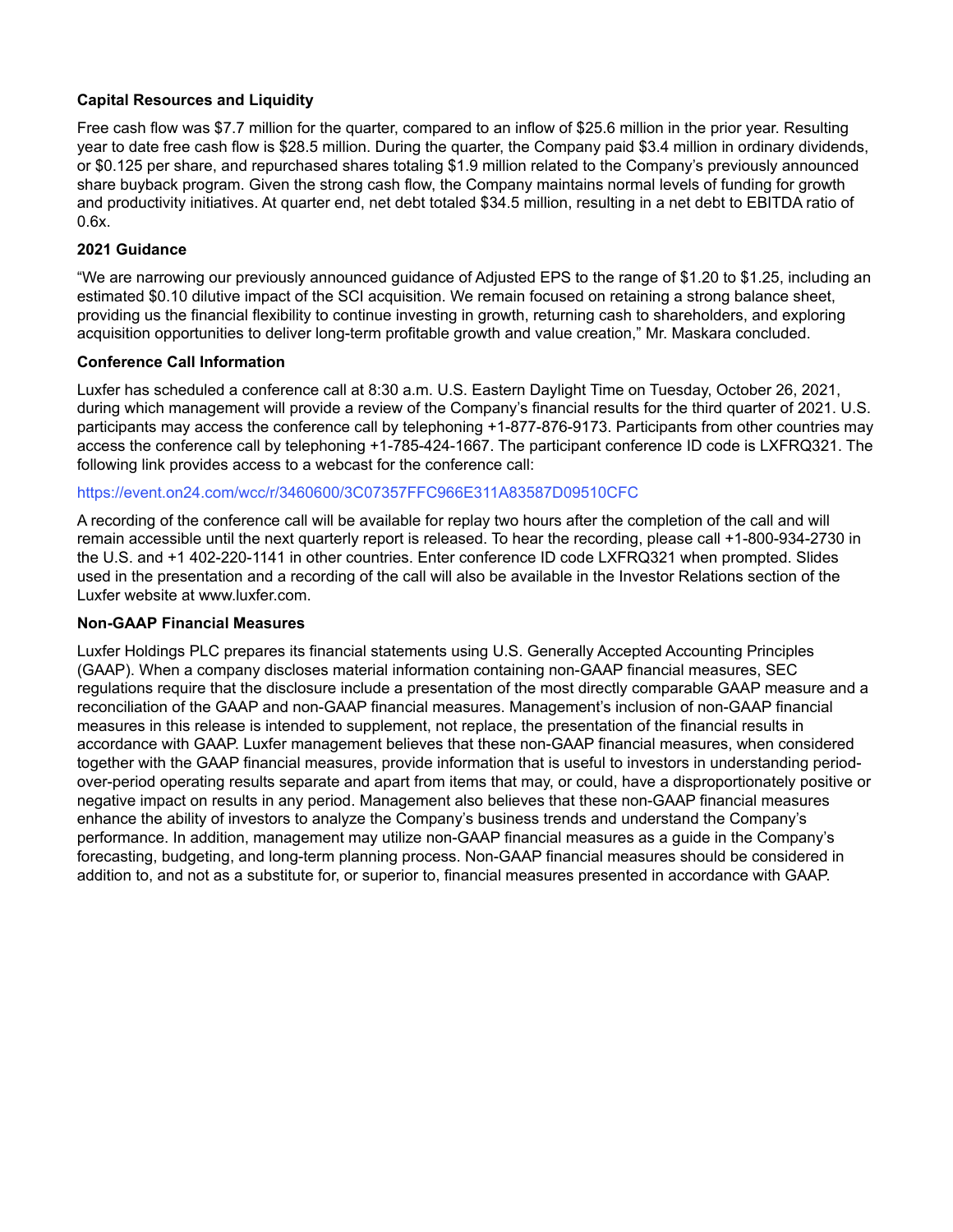## **Forward-Looking Statements**

This release contains certain forward-looking statements that involve risks and uncertainties that could cause actual results to differ materially from those projected in the forward-looking statements. Examples of such forward-looking statements include but are not limited to: (i) statements regarding the Company's results of operations and financial condition; (ii) statements of plans, objectives or goals of the Company or its management, including those related to financing, products, or services; (iii) statements of future economic performance; and (iv) statements of assumptions underlying such statements. Words such as "believes," "anticipates," "expects," "intends," "forecasts," and "plans," and similar expressions, are intended to identify forward-looking statements but are not the exclusive means of identifying such statements. By their very nature, forward-looking statements involve inherent risks and uncertainties, both general and specific, and risks exist that the predictions, forecasts, projections, and other forward-looking statements will not be achieved. The Company cautions that several important factors could cause actual results to differ materially from the plans, objectives, expectations, estimates, and intentions expressed in such forward-looking statements. These factors include, but are not limited to: (i) lower than expected future sales; (ii) increasing competitive industry pressures; (iii) general economic conditions or conditions affecting demand for the products and services it offers, both domestically and internationally, including as a result of post-Brexit regulation, being less favorable than expected; (iv) worldwide economic and business conditions and conditions in the industries in which it operates; (v) fluctuations in the cost of raw materials, utilities and other inputs; (vi) currency fluctuations and hedging risks; (vii) its ability to protect its intellectual property; (viii) the significant amount of indebtedness it has incurred and may incur and the obligations to service such indebtedness and to comply with the covenants contained therein; and (ix) risks related to the impact of the global COVID-19 pandemic, such as the scope and duration of the outbreak, government actions and restrictive measures implemented in response, supply chain disruptions and other impacts to the business, and the Company's ability to execute business continuity plans, as a result of the COVID-19 pandemic. The Company cautions that the foregoing list of important factors is not exhaustive. These factors are more fully discussed in the sections entitled "Forward-Looking Statements" and "Risk Factors" in its Annual Report on Form 10-K for the year ended December 31, 2020, which was filed with the U.S. Securities and Exchange Commission on March 2, 2021. When relying on forward-looking statements to make decisions with respect to the Company, investors and others should carefully consider the foregoing factors and other uncertainties and events. Such forward-looking statements speak only as of the date on which they are made, and the Company does not undertake any obligation to update or revise any of them, whether because of new information, future events or otherwise.

## **About Luxfer Holdings PLC ("Luxfer")**

Luxfer is a global manufacturer of highly-engineered industrial materials focused on value creation by using its broad array of technical know-how and proprietary technologies. Luxfer's high-performance materials, components, and high-pressure gas containment devices are used in defense and emergency response, healthcare, transportation, and general industrial applications. For more information, please visit www.luxfer.com.

Luxfer is listed on the New York Stock Exchange and its ordinary shares trade under the symbol LXFR.

#### **Investor Contact:**

Heather Harding Chief Financial Officer +1-414-269-2419 Investor.Relations@luxfer.com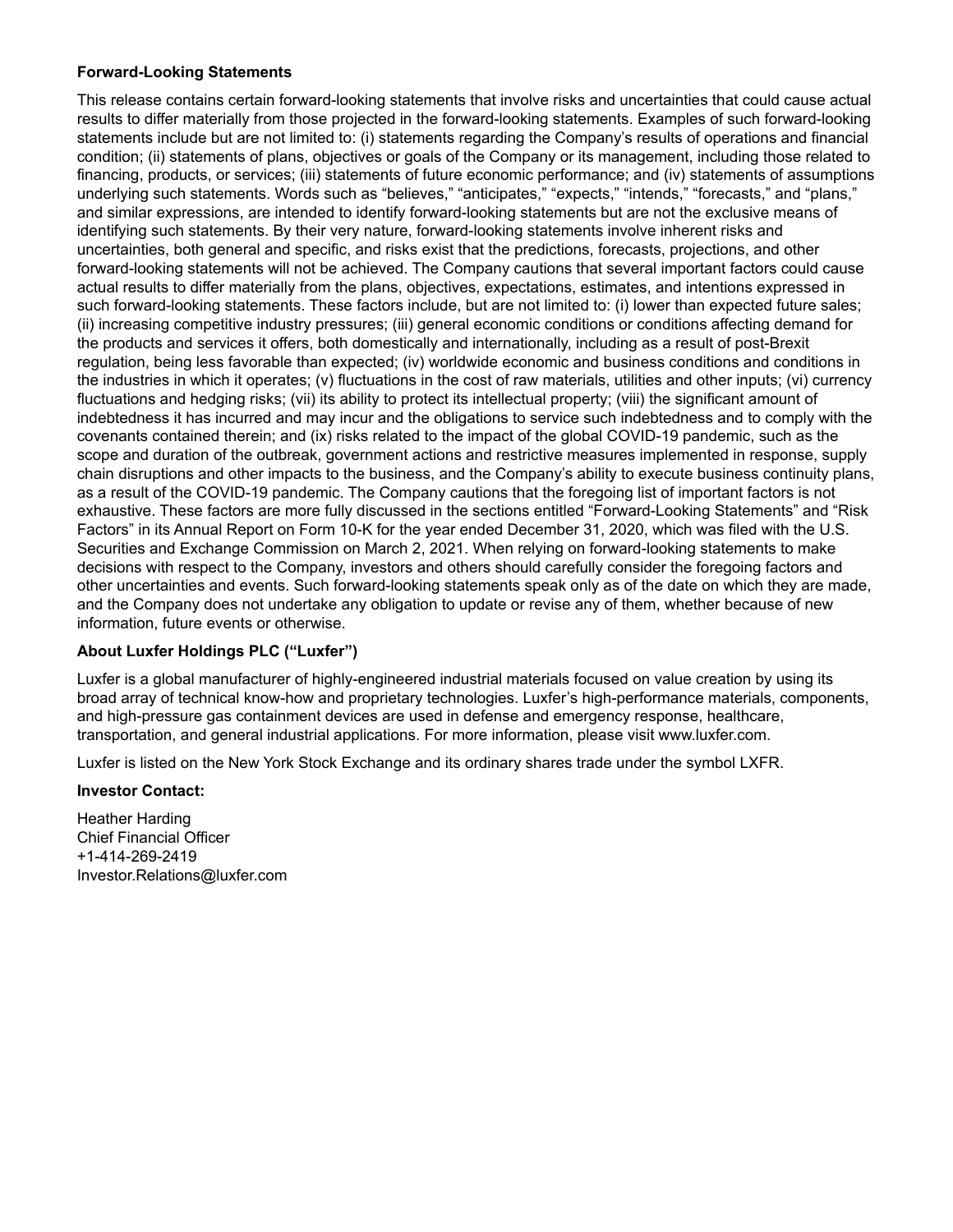## **CONDENSED CONSOLIDATED STATEMENTS OF INCOME (UNAUDITED)**

|                                                                              | <b>Third Quarter</b>                        |                           |        | Year-to-date |                           |                       |
|------------------------------------------------------------------------------|---------------------------------------------|---------------------------|--------|--------------|---------------------------|-----------------------|
| In millions, except share and per-share data                                 | 2021                                        |                           | 2020   | 2021         |                           | 2020                  |
| Net sales                                                                    | \$<br>91.2                                  | \$                        | 77.7   | \$<br>275.4  | $\boldsymbol{\mathsf{S}}$ | 242.7                 |
| Cost of goods sold                                                           | (70.1)                                      |                           | (58.8) | (203.2)      |                           | (181.7)               |
| <b>Gross profit</b>                                                          | 21.1                                        |                           | 18.9   | 72.2         |                           | 61.0                  |
| Selling, general and administrative expenses                                 | (10.6)                                      |                           | (8.4)  | (33.9)       |                           | (30.3)                |
| Research and development                                                     | (1.3)                                       |                           | (1.0)  | (2.9)        |                           | (2.6)                 |
| Restructuring charges                                                        | (0.5)                                       |                           | (4.2)  | (2.1)        |                           | (7.8)                 |
| Acquisition and disposal related costs                                       | (0.6)                                       |                           |        | (1.5)        |                           | (0.2)                 |
| Other charges                                                                |                                             |                           |        | (1.1)        |                           |                       |
| <b>Operating income</b>                                                      | 8.1                                         |                           | 5.3    | 30.7         |                           | 20.1                  |
| Interest expense                                                             | (0.8)                                       |                           | (1.2)  | (2.4)        |                           | (3.5)                 |
| Defined benefit pension credit                                               | 0.6                                         |                           | 1.1    | 1.8          |                           | 3.3                   |
| Income before income taxes and equity in net loss<br>from affiliates         | 7.9                                         |                           | 5.2    | 30.1         |                           | 19.9                  |
| Provision for income taxes                                                   | (1.9)                                       |                           | (2.8)  | (3.6)        |                           | (5.6)                 |
| Income before equity in net loss from affiliates                             | 6.0                                         |                           | 2.4    | 26.5         |                           | 14.3                  |
| Equity in net loss from affiliates (net of tax)                              |                                             |                           |        |              |                           | (0.1)                 |
| Net income from continuing operations                                        | 6.0                                         |                           | 2.4    | 26.5         |                           | 14.2                  |
| (Loss) / income from discontinued operations, net of tax                     | (0.7)                                       |                           | 0.2    | (2.8)        |                           | (1.3)                 |
| (Loss) / gain on disposition of discontinued operations,<br>net of tax       | (0.5)                                       |                           |        | 6.6          |                           |                       |
| Net (loss) / income from discontinued operations                             | \$<br>$(1.2)$ \$                            |                           | 0.2    | \$<br>3.8    | $\boldsymbol{\mathsf{S}}$ | (1.3)                 |
| <b>Net income</b>                                                            | \$<br>4.8                                   | $\boldsymbol{\mathsf{S}}$ | 2.6    | \$<br>30.3   | $\boldsymbol{\mathsf{S}}$ | 12.9                  |
|                                                                              |                                             |                           |        |              |                           |                       |
| Earnings / (loss) per share <sup>1</sup><br>Basic from continuing operations | \$<br>0.22                                  | \$                        | 0.09   | \$<br>0.96   | \$                        | 0.52                  |
| Basic from discontinued operations <sup>2</sup>                              | \$<br>(0.04)                                | $\boldsymbol{\mathsf{S}}$ | 0.01   | \$<br>0.14   | $\mathcal{S}$             | (0.05)                |
| <b>Basic</b>                                                                 | \$<br>0.17                                  | \$                        | 0.09   | \$<br>1.09   | \$                        | 0.47                  |
|                                                                              |                                             |                           |        |              |                           |                       |
| Diluted from continuing operations                                           | \$<br>0.21                                  | \$                        | 0.09   | \$<br>0.94   | \$                        | 0.51                  |
| Diluted from discontinued operations <sup>2</sup>                            | \$<br>(0.04)                                | $\boldsymbol{\mathsf{S}}$ | 0.01   | \$<br>0.14   | $\boldsymbol{\mathsf{S}}$ | (0.05)                |
| <b>Diluted</b>                                                               | \$<br>0.17                                  | $\mathbb{S}$              | 0.09   | \$<br>1.08   | \$                        | 0.46                  |
|                                                                              |                                             |                           |        |              |                           |                       |
| Weighted average ordinary shares outstanding                                 |                                             |                           |        |              |                           |                       |
| <b>Basic</b>                                                                 | 27,722,472 27,619,298                       |                           |        |              |                           | 27,718,874 27,532,823 |
| <b>Diluted</b>                                                               | 28,033,732 28,013,706 28,072,155 27,958,942 |                           |        |              |                           |                       |
|                                                                              |                                             |                           |        |              |                           |                       |

<sup>1</sup> The calculation of earnings per share is performed separately for continuing and discontinued operations. As a result, the sum of the two in any particular period may not equal the earnings-per-share amount in total.

<sup>2</sup> The loss per share for discontinued operations in the Third Quarter of 2021 and the year-to-date of 2020 has not been diluted, since the incremental shares included in the weighted-average number of shares outstanding would have been anti-dilutive.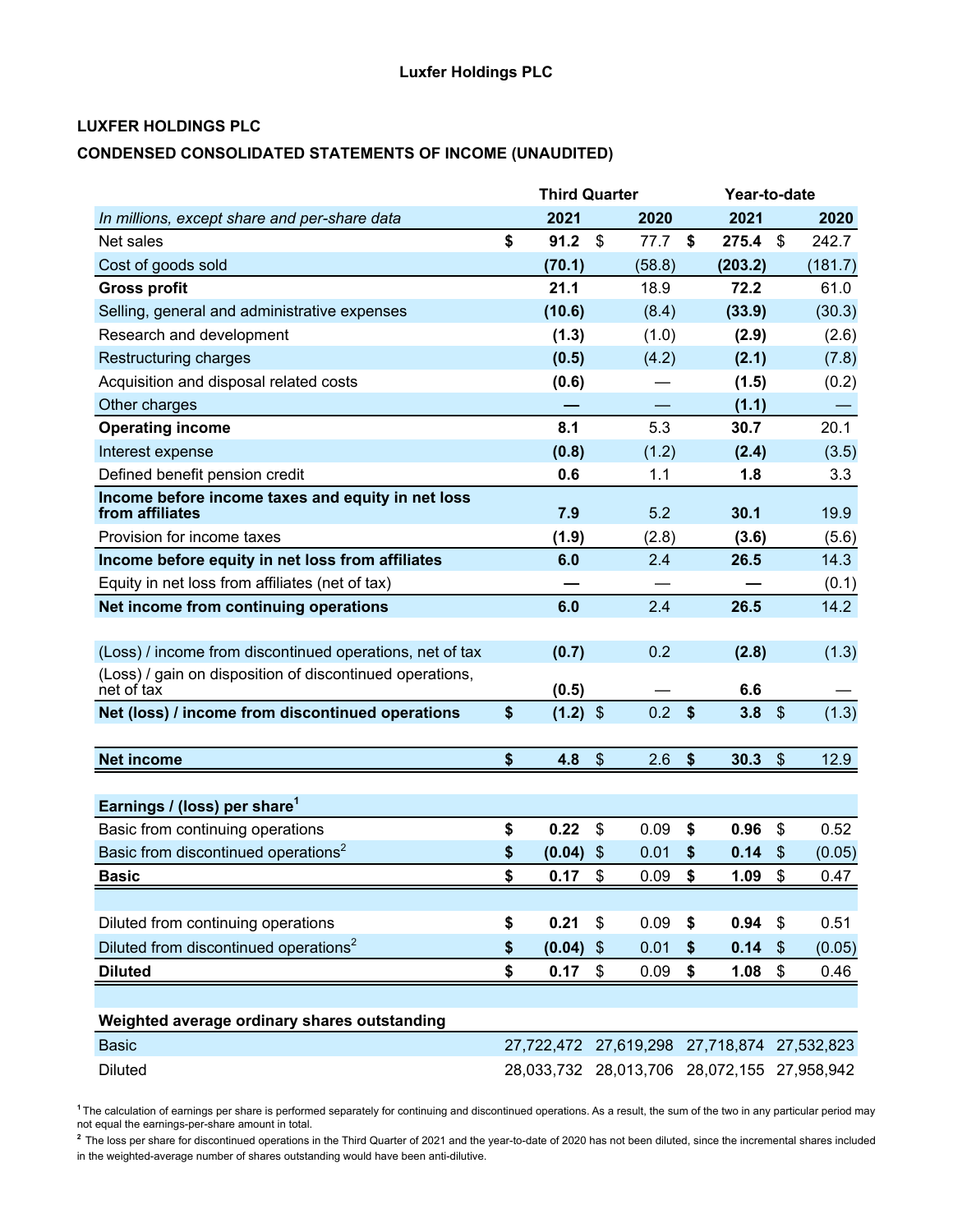# **CONDENSED CONSOLIDATED BALANCE SHEETS (UNAUDITED)**

|                                                                                                                                                                  | September 26, |                           | December 31, |
|------------------------------------------------------------------------------------------------------------------------------------------------------------------|---------------|---------------------------|--------------|
| In millions, except share and per-share data                                                                                                                     | 2021          |                           | 2020         |
| <b>Current assets</b>                                                                                                                                            |               |                           |              |
| Cash and cash equivalents                                                                                                                                        | \$<br>15.1    | \$                        | 1.5          |
| <b>Restricted cash</b>                                                                                                                                           | 0.1           |                           |              |
| Accounts and other receivables, net of allowances of \$0.6 and \$0.5, respectively                                                                               | 59.0          |                           | 43.1         |
| Inventories                                                                                                                                                      | 80.6          |                           | 68.8         |
| Current assets held-for-sale                                                                                                                                     | 10.5          |                           | 36.0         |
| Other current assets                                                                                                                                             | 1.3           |                           | 1.5          |
| <b>Total current assets</b>                                                                                                                                      | \$<br>166.6   | \$                        | 150.9        |
| <b>Non-current assets</b>                                                                                                                                        |               |                           |              |
| Property, plant and equipment, net                                                                                                                               | \$<br>88.5    | \$                        | 86.0         |
| Right-of-use assets from operating leases                                                                                                                        | 11.7          |                           | 9.5          |
| Goodwill                                                                                                                                                         | 72.9          |                           | 70.2         |
| Intangibles, net                                                                                                                                                 | 12.2          |                           | 12.8         |
| Deferred tax assets                                                                                                                                              | 18.0          |                           | 16.5         |
| Investments in joint ventures and other affiliates                                                                                                               | 0.4           |                           | 0.5          |
| <b>Total assets</b>                                                                                                                                              | \$<br>370.3   | \$                        | 346.4        |
| <b>Current liabilities</b>                                                                                                                                       |               |                           |              |
| Accounts payable                                                                                                                                                 | \$<br>30.7    | \$                        | 18.6         |
| <b>Accrued liabilities</b>                                                                                                                                       | 30.1          |                           | 21.5         |
| Taxes on income                                                                                                                                                  | 3.6           |                           | 0.4          |
| Current liabilities held-for-sale                                                                                                                                | 1.7           |                           | 11.4         |
| Other current liabilities                                                                                                                                        | 12.9          |                           | 13.5         |
| <b>Total current liabilities</b>                                                                                                                                 | \$<br>79.0    | $\mathfrak{s}$            | 65.4         |
| <b>Non-current liabilities</b>                                                                                                                                   |               |                           |              |
| Long-term debt                                                                                                                                                   | \$<br>49.6    | $\boldsymbol{\mathsf{S}}$ | 53.4         |
| Pensions and other retirement benefits                                                                                                                           | 42.4          |                           | 50.8         |
| Deferred tax liabilities                                                                                                                                         | 1.3           |                           | 2.0          |
| Other non-current liabilities                                                                                                                                    | 11.3          |                           | 7.7          |
| <b>Total liabilities</b>                                                                                                                                         | \$<br>183.6   | $\boldsymbol{\mathsf{S}}$ | 179.3        |
| <b>Shareholders' equity</b>                                                                                                                                      |               |                           |              |
| Ordinary shares of £0.50 par value; authorized 40,000,000 shares for 2021 and<br>2020; issued and outstanding 28,944,000 shares for 2021 and 29,000,000 2020. \$ | 26.5          | $\sqrt[6]{\frac{1}{2}}$   | 26.6         |
| Deferred shares of £0.0001 par value; authorized issued and outstanding<br>761,835,338,444 shares for 2021 and 2020                                              | 149.9         |                           | 149.9        |
| Additional paid-in capital                                                                                                                                       | 69.5          |                           | 70.6         |
| Treasury shares                                                                                                                                                  | (5.5)         |                           | (4.0)        |
| Own shares held by ESOP                                                                                                                                          | (1.2)         |                           | (1.4)        |
| Retained earnings                                                                                                                                                | 111.3         |                           | 91.2         |
| Accumulated other comprehensive loss                                                                                                                             | (163.8)       |                           | (165.8)      |
| <b>Total shareholders' equity</b>                                                                                                                                | \$<br>186.7   | \$                        | 167.1        |
| Total liabilities and shareholders' equity                                                                                                                       | \$<br>370.3   | $\$\$                     | 346.4        |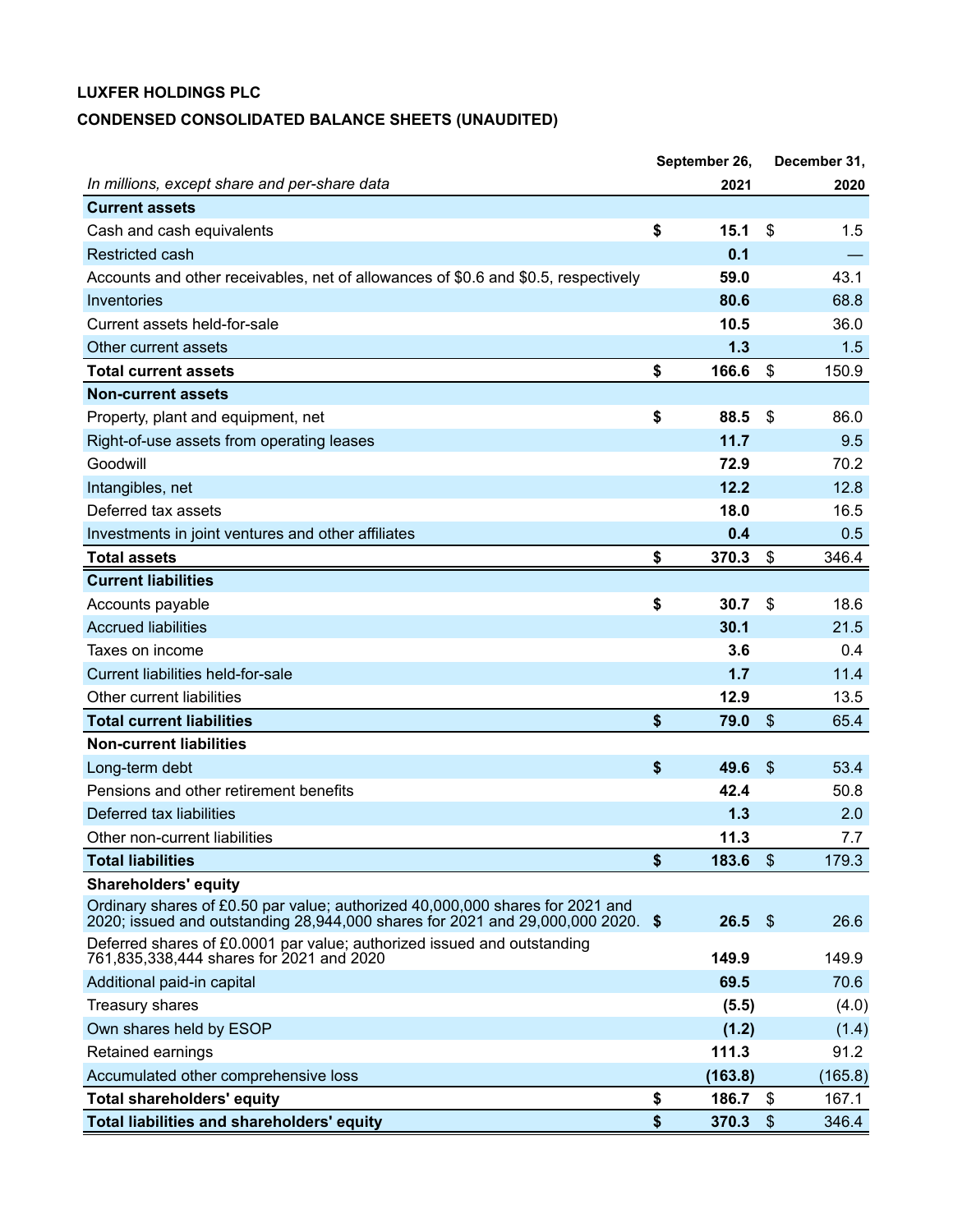# **CONDENSED CONSOLIDATED STATEMENTS OF CASH FLOWS (UNAUDITED)**

|                                                                                  | Year-to-date      |               |        |
|----------------------------------------------------------------------------------|-------------------|---------------|--------|
| In millions                                                                      | 2021              |               | 2020   |
| <b>Operating activities</b>                                                      |                   |               |        |
| Net income                                                                       | \$<br>30.3        | \$            | 12.9   |
| Net (income) / loss from discontinued operations                                 | (3.8)             |               | 1.3    |
| Net income from continuing operations                                            | \$<br>26.5        | \$            | 14.2   |
| Adjustments to reconcile net income to net cash provided by operating activities |                   |               |        |
| Equity in net loss from affiliates                                               |                   |               | 0.1    |
| Depreciation                                                                     | 10.5              |               | 9.4    |
| Amortization of purchased intangible assets                                      | 0.7               |               | 0.6    |
| Amortization of debt issuance costs                                              | 0.3               |               | 0.4    |
| Share-based compensation charges                                                 | 2.2               |               | 2.1    |
| Deferred income taxes                                                            | (2.2)             |               | 0.4    |
| Defined benefit pension credit                                                   | (1.8)             |               | (3.3)  |
| Defined benefit pension contributions                                            | (4.6)             |               | (2.7)  |
| Changes in assets and liabilities                                                |                   |               |        |
| Accounts and other receivables                                                   | (10.2)            |               | 4.8    |
| Inventories                                                                      | (5.4)             |               | 3.7    |
| Other current assets                                                             | (1.2)             |               | 10.7   |
| Accounts payable                                                                 | 9.6               |               | (9.5)  |
| <b>Accrued liabilities</b>                                                       | 8.6               |               | 2.7    |
| Other current liabilities                                                        | (0.3)             |               | 2.6    |
| Other non-current assets and liabilities                                         | 1.4               |               | 0.3    |
| Net cash provided by operating activities - continuing                           | 34.1              |               | 36.5   |
| Net cash provided by operating activities - discontinued                         |                   |               | 0.2    |
| Net cash provided by operating activities                                        | \$<br>34.1        | \$            | 36.7   |
| <b>Investing activities</b>                                                      |                   |               |        |
| Capital expenditures                                                             | \$<br>$(5.6)$ \$  |               | (5.8)  |
| Proceeds from sale of businesses and other                                       | 23.7              |               | 1.3    |
| Acquisitions                                                                     | (19.3)            |               |        |
| Net cash used for investing activities - continuing                              | (1.2)             |               | (4.5)  |
| Net cash used for investing activities - discontinued                            |                   |               | (0.2)  |
| Net cash used for investing activities                                           | \$<br>$(1.2)$ \$  |               | (4.7)  |
|                                                                                  |                   |               |        |
| <b>Financing activities</b>                                                      |                   |               |        |
| Net repayment of long-term borrowings                                            | \$<br>$(4.4)$ \$  |               | (16.5) |
| Deferred consideration paid                                                      |                   |               | (0.4)  |
| Proceeds from sale of shares                                                     |                   |               | 1.1    |
| Repurchase of own shares                                                         | (2.8)             |               |        |
| Share-based compensation cash paid                                               | (1.9)             |               | (1.3)  |
| Dividends paid                                                                   | (10.2)            |               | (10.2) |
| Net cash used for financing activities                                           | \$<br>$(19.3)$ \$ |               | (27.3) |
| Effect of exchange rate changes on cash and cash equivalents                     | 0.1               |               | (0.1)  |
| <b>Net increase</b>                                                              | \$<br>13.7        | $\frac{1}{2}$ | 4.6    |
| Cash, cash equivalents and restricted cash; beginning of year                    | 1.5               |               | 10.3   |
|                                                                                  |                   |               |        |
| Cash, cash equivalents and restricted cash; end of the Third Quarter             | 15.2              |               | 14.9   |
| <b>Supplemental cash flow information:</b>                                       |                   |               |        |
| Interest payments                                                                | \$<br>2.5         | \$            | 3.5    |
| Income tax payments                                                              | 5.2               |               | 1.6    |
|                                                                                  |                   |               |        |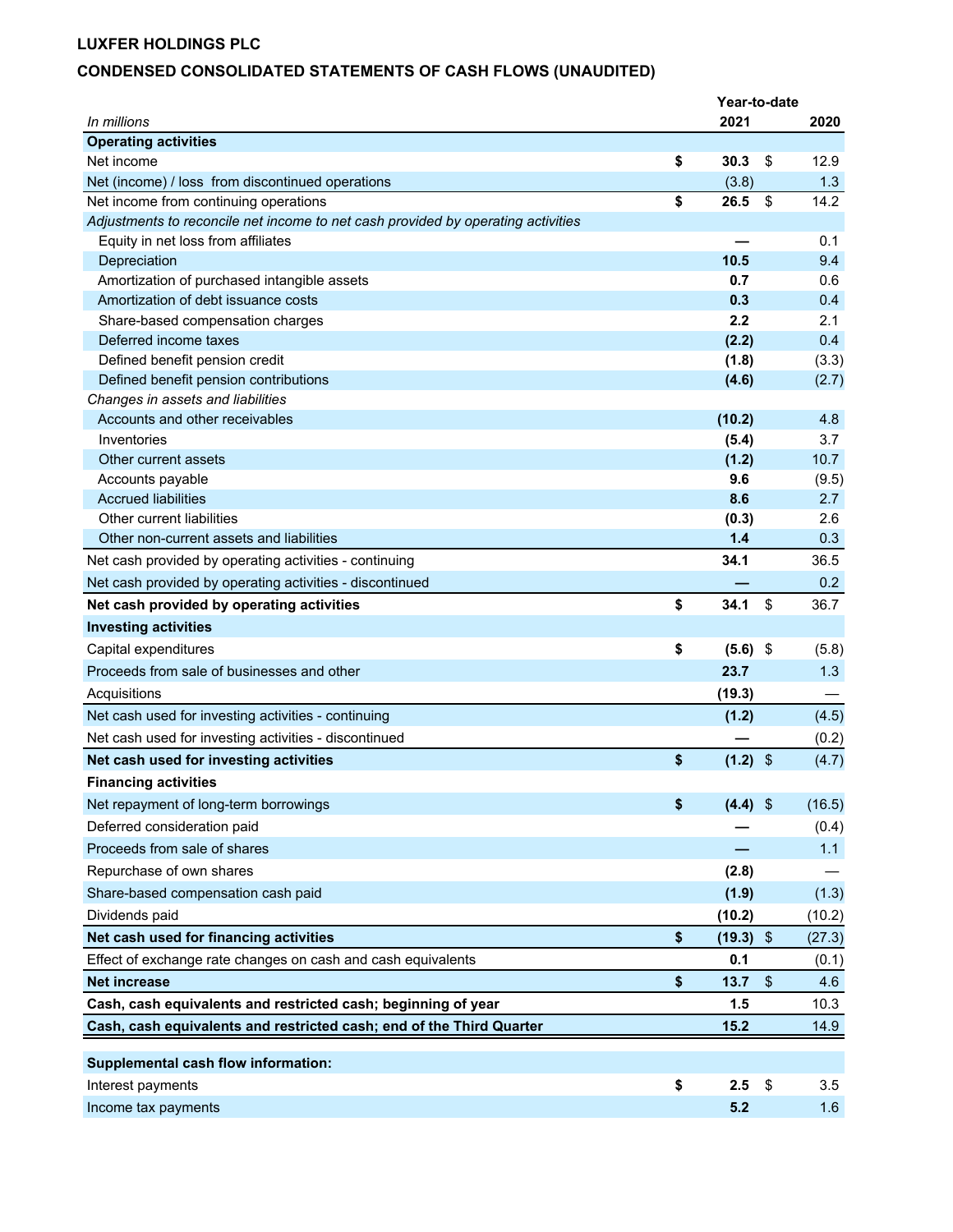# **SUPPLEMENTAL INFORMATION**

# **SEGMENT INFORMATION (UNAUDITED)**

|                       | <b>Net sales</b> |                                      |      |  |         |                      | <b>Adjusted EBITDA</b> |    |              |               |      |  |      |  |      |  |  |
|-----------------------|------------------|--------------------------------------|------|--|---------|----------------------|------------------------|----|--------------|---------------|------|--|------|--|------|--|--|
|                       |                  | <b>Third Quarter</b><br>Year-to-date |      |  |         | <b>Third Quarter</b> |                        |    | Year-to-date |               |      |  |      |  |      |  |  |
| In millions           | 2021             |                                      | 2020 |  | 2021    |                      | 2020                   |    | 2021         |               | 2020 |  | 2021 |  | 2020 |  |  |
| Gas Cylinders segment | 45.6             | \$.                                  | 32.3 |  | \$128.3 | \$                   | $107.0$ \$             |    | 5.4          | <sup>\$</sup> | 7.1  |  | 16.7 |  | 16.6 |  |  |
| Elektron segment      | 45.6             |                                      | 45.4 |  | 147.1   |                      | 135.7                  |    | 8.4          |               | 6.6  |  | 32.1 |  | 23.5 |  |  |
| Consolidated          | 91.2             |                                      | 77.7 |  | \$275.4 | S.                   | 242.7                  | S. | 13.8         |               | 13.7 |  | 48.8 |  | 40.1 |  |  |

|                              | Depreciation and amortization        |      |     |      |    |      | <b>Restructuring charges</b> |      |      |              |     |      |    |      |      |      |
|------------------------------|--------------------------------------|------|-----|------|----|------|------------------------------|------|------|--------------|-----|------|----|------|------|------|
|                              | <b>Third Quarter</b><br>Year-to-date |      |     |      |    |      | <b>Third Quarter</b>         |      |      | Year-to-date |     |      |    |      |      |      |
| In millions                  |                                      | 2021 |     | 2020 |    | 2021 |                              | 2020 |      | 2021         |     | 2020 |    | 2021 |      | 2020 |
| <b>Gas Cylinders segment</b> |                                      | 1.4  | \$. | 1.0  | \$ | 3.9  | \$                           | 2.8  | - \$ | 0.5          | \$  | 3.3  | -S | 1.1  | - \$ | 6.7  |
| Elektron segment             |                                      | 2.4  |     | 2.4  |    | 7.3  |                              | 7.2  |      |              |     | 0.9  |    | 1.0  |      | 1.0  |
| Other                        |                                      |      |     |      |    |      |                              |      |      |              |     |      |    |      |      | 0.1  |
| Consolidated                 |                                      | 3.8  |     | 3.4  |    | 11.2 | S                            | 10.0 |      | 0.5          | \$. | 4.2  |    | 2.1  |      | 7.8  |

|                                        | <b>Third Quarter</b> | Year-to-date |       |    |             |        |  |
|----------------------------------------|----------------------|--------------|-------|----|-------------|--------|--|
| In millions                            | 2021                 |              | 2020  |    | 2021        | 2020   |  |
| <b>Adjusted EBITDA</b>                 | \$<br>13.8           | -\$          | 13.7  | \$ | 48.8<br>-\$ | 40.1   |  |
| Other share-based compensation charges | (0.8)                |              | (0.8) |    | (2.2)       | (2.1)  |  |
| Depreciation and amortization          | (3.8)                |              | (3.4) |    | (11.2)      | (10.0) |  |
| Restructuring charges                  | (0.5)                |              | (4.2) |    | (2.1)       | (7.8)  |  |
| Acquisition and disposal related costs | (0.6)                |              |       |    | (1.5)       | (0.2)  |  |
| Other charges                          |                      |              |       |    | (1.1)       |        |  |
| Defined benefits pension credit        | 0.6                  |              | 1.1   |    | 1.8         | 3.3    |  |
| Interest expense, net                  | (0.8)                |              | (1.2) |    | (2.4)       | (3.5)  |  |
| Provision for income taxes             | (1.9)                |              | (2.8) |    | (3.6)       | (5.6)  |  |
| Net income from continuing operations  | \$<br>6.0            | S.           | 2.4   |    | 26.5<br>-\$ | 14.2   |  |